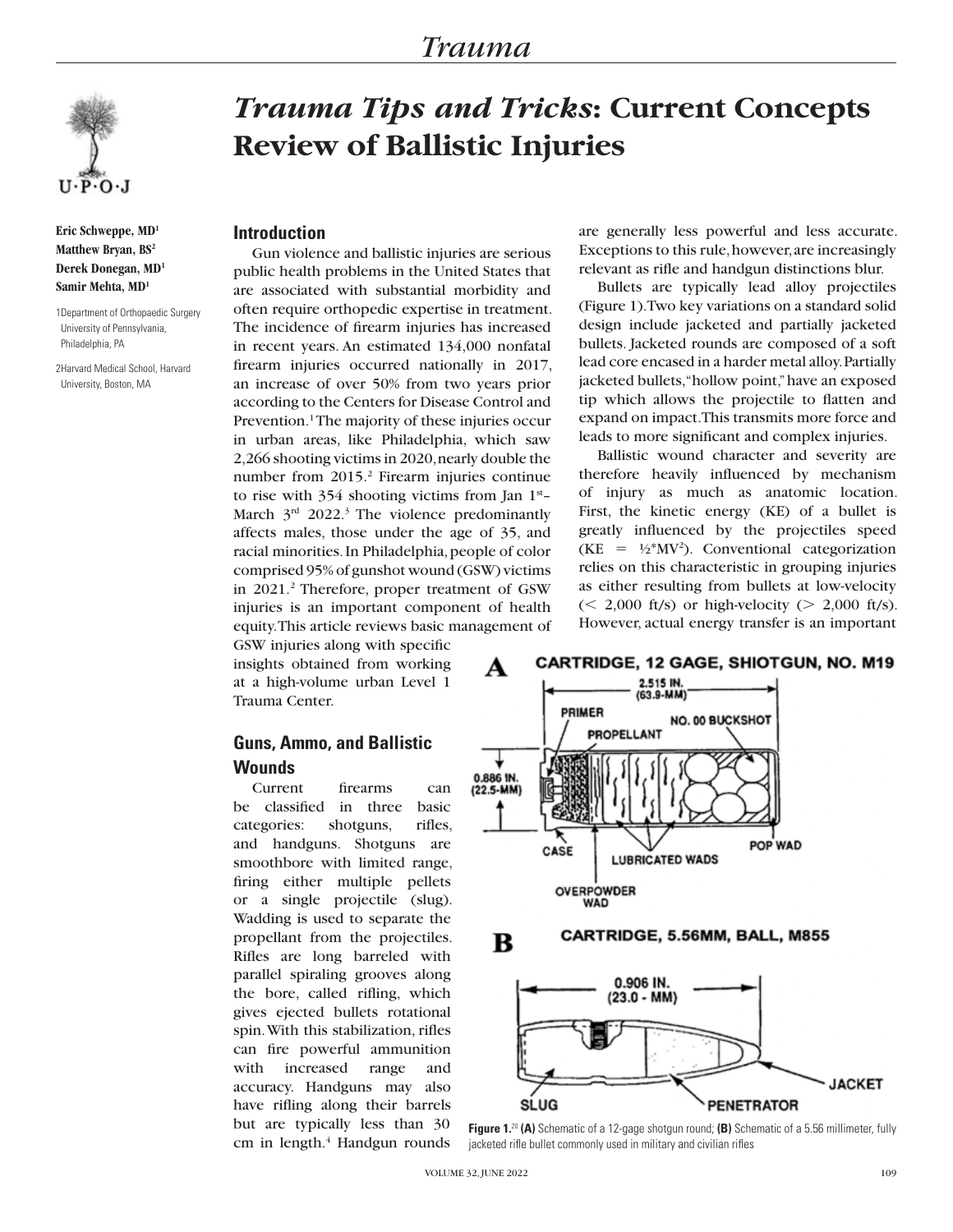component of the injury. A bullet which comes to rest within the body will transfer its entire KE after impact, compared to the smaller fraction of a bullet which exits. Bullets create a permanent cavity through the tissue though often not in a straight path. Upon impact, the projectile experiences increased yaw, the angle between bullet axis and its initial trajectory, and after 15 degrees will begin to tumble. Bullet trajectory is further altered by fragmentation or striking bone. In high velocity injuries, tissues adjacent to the direction of travel of the projectile will undergo a rapid radial expansion. This expansion forms a temporary cavity with significant damage to small blood vessels and peripheral nerves, and may cause simple fractures.

#### **Acute management**

Death prior to arrival of first responders on scene is a major driver of firearm mortality. Philadelphia has sought to reduce prehospital time by allowing police to directly transport to trauma centers.5 On arrival, patients are stabilized per ATLS protocols. In the trauma bay at Penn Presbyterian, airway, breathing, and circulation are rapidly assessed as the patient is fully exposed. All penetrating wounds are then identified and marked with taped paperclips (closed for anterior and open for posterior) to assist in trajectory identification (Figure 2). The presence of a single wound (or odd number) increases suspicion for a retained bullet. Wounded areas are assessed for pallor, gross contamination, joint effusions, exposed bones, and compartment swelling. Vascular examination using ABI/ ABPIs are conducted in cases of poor perfusion or pulsatile bleeding with CT angiography available for continued concern. A neurologic exam documents baseline function. Tetanus prophylaxis is given and, time permitting, wounds are irrigated to remove gross debris, photographed, and dressed. Standard radiographs are taken for assessment of possible fractures, retained bullets, and joint injuries. The fracture is then reduced when necessary and splinted. Skeletal traction is applied for fractures of the acetabulum, femur, or if there are retained materials in the joint (Figure 3).

### **Treatment Overview**

Low velocity GSW fractures can often be treated similar to closed injuries with the goal of restoring function and minimizing complication. Formal debridement is typically not required, and patients are treated with simple wound care and a short course of oral broad-spectrum antibiotics. Stable fractures can be managed conservatively with appropriate wound care. The ulna and tibia remain exceptions, with increased rates of infection stemming from their relatively subcutaneous position. These are treated as open fractures with operative irrigation, debridement, stabilization, and soft tissue coverage as needed.<sup>6</sup> Exploration for soft tissue bullet removal is not recommended due to the risk of damage to surrounding structures. Symptomatic subcutaneous bullets, however, should be removed.

High velocity GSW fractures require more complex treatment emphasizing life and limb saving procedures. Extensive soft tissue injury can include vital end organs which require management by general trauma surgeons. In cases of severe trauma, controlling bleeding is imperative to prevent the lethal triad of hypothermia, coagulopathy, and acidosis. Wound hemorrhage should be managed with direct pressure using a sterile dressing (Figure 3), followed by neurovascular



**Figure 2.** Portable radiographs of 20yo male in trauma bay demonstrating comminuted left distal humerus fracture with retained ballistic fragments.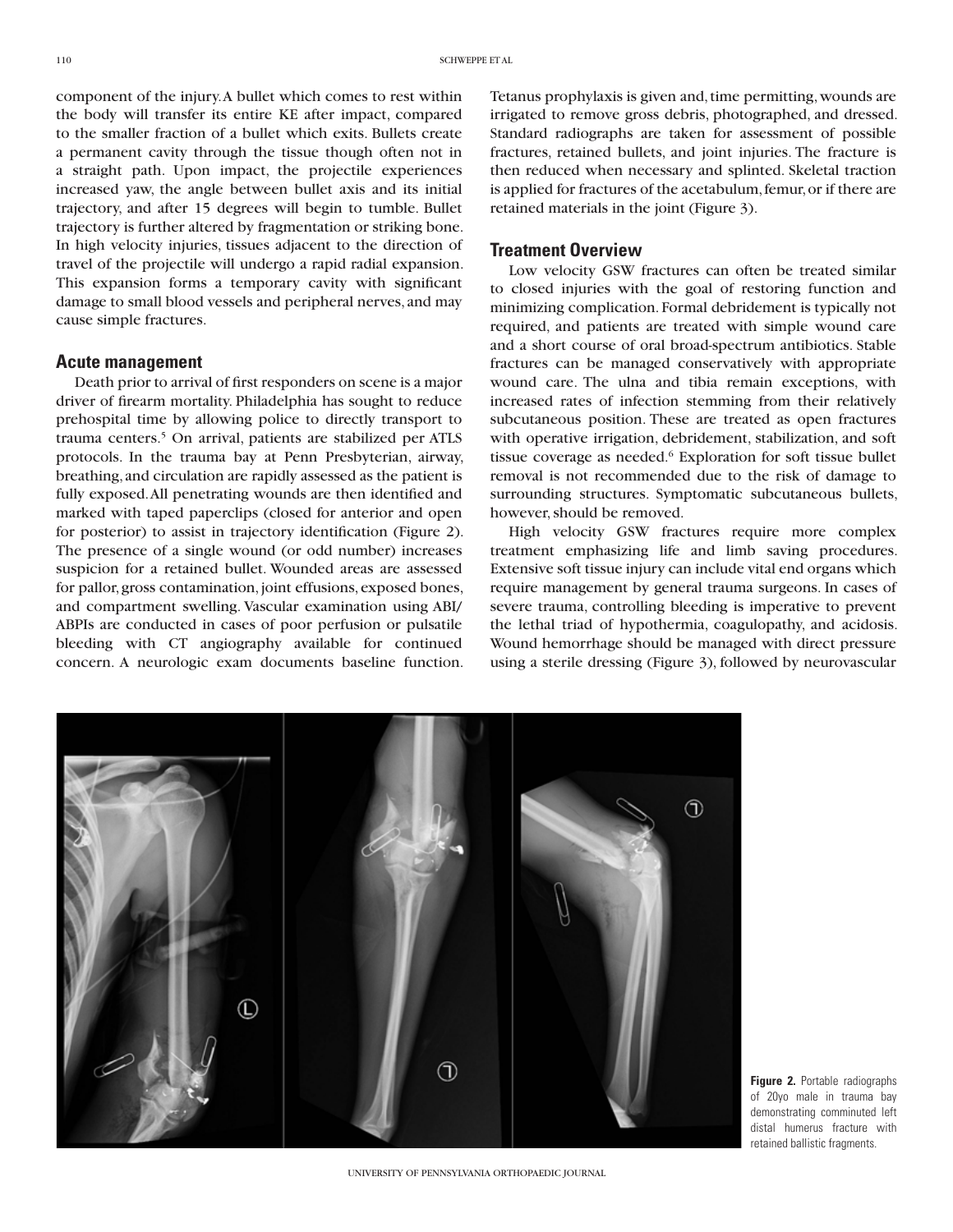

**Figure 3.** Traction views of comminuted left distal humerus fracture to evaluate for retained fragments

assessment of the limb with fracture reduction if possible. Tranexamic acid is administered to halt fibrinolysis if injury has occurred within three hours of arrival. The patient should be resuscitated as needed with blood products in 1:1:1 (platelets: fresh frozen plasma: packed red blood cells).7 Serum lactate should be taken regularly to monitor adequate volume resuscitation. Additionally, calcium levels should be monitored and repleted to prevent coagulopathy. Hypothermia is corrected with active warming. Damage control surgery will prioritize hemorrhage control with the duration determined by the physiologic state of patient and definitive surgery deferred to a future date.

### **Intra-articular Injuries**

Bullets retained within the joint space are associated with a high rate of infection, mechanical wear, and lead toxicity.8 As such, intraarticular injuries with retained bullets should undergo I&D with bullet removal (Figure 4). The bullet or fragment should also be considered for removal if proximal enough to the joint to limit mobility and affecting neurovascular structures. However, cases in which the bullet passes through the joint space with minimal articular damage do not require surgical debridement unless there is high suspicion of contamination within the joint. Arthroscopy can be used for many cases of irrigation and debridement. For example, the arthroscopic debridement of the knee can assess soft tissue injuries while removing fragments of bullets and loose bodies.<sup>9</sup>

## **Antibiotics/Infection**

Low velocity GSW fractures treated operatively are managed with standard perioperative antibiotics. Debate continues around the best antibiotic regiment for non-operatively treated GSW fractures. Not only is there no clear superiority between oral and intravenous antibiotics in recent meta-analysis,<sup>10</sup> but also some studies show no significant difference in infection rates in GSW fractures treated with antibiotics versus those that are not treated with antibiotics.<sup>11</sup> Furthermore, gram negative coverage is not necessary in operative or non-operative treated patients based on similar infection rates between first and third generation cephalosporins.<sup>12, 13</sup> At Penn, a single dose of first-generation cephalosporin is employed to reduce the risk of microbial resistance and avoid antibiotic side effects.

High velocity GSW fractures are treated as open fractures and require early administration of antibiotics.<sup>14</sup> First generation cephalosporin are employed for 48–72 hours (potentially longer in cases of serial debridement) with no additional requirement for enhanced gram negative coverage.<sup>15</sup> In situations with significant bone loss, soft tissue injury, or both, antibiotic-impregnated polymethylmethacrylate (PMMA) beads can be added for dead space management and synergy with intravenous antibiotics.

#### **Vascular Injuries**

Vascular injury should be identified quickly as these patients are at risk of not only volume depletion but also associated nerve injury and infection. In lower extremity GSW injuries, ankle-brachial indexes should be obtained, where a ratio of  $< 0.9$  necessitates further vascular assessment (e.g., vascular consult, CTA, MRA, angiography). In the event of vascular injury, proximal control should be obtained through either a tourniquet (distal injuries) or surgical vascular control (abdomen or pelvis). Surgical treatment includes shunting to restore blood flow, provisional or definitive bony stabilization,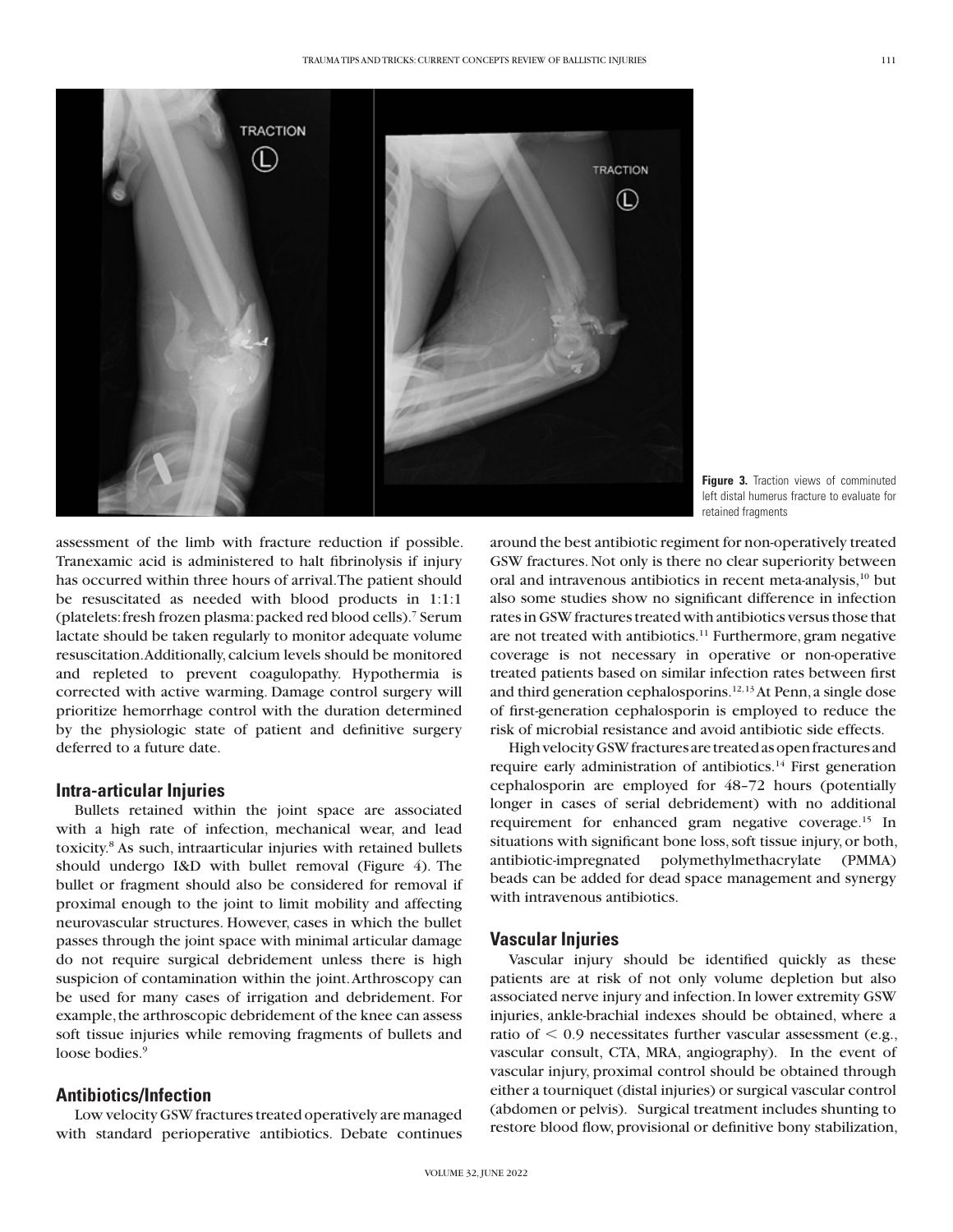

Figure 4. Intraoperative pictures of left distal humerus irrigation and debridement, open reduction internal fixation, and distal humerus reconstruction of cortical defect with cement.



**Figure 5.** Three month post-operative AP and lateral radiographs with intact hardware. Patient's range of motion full supination/pronation, 45- 110° flexion/extension.